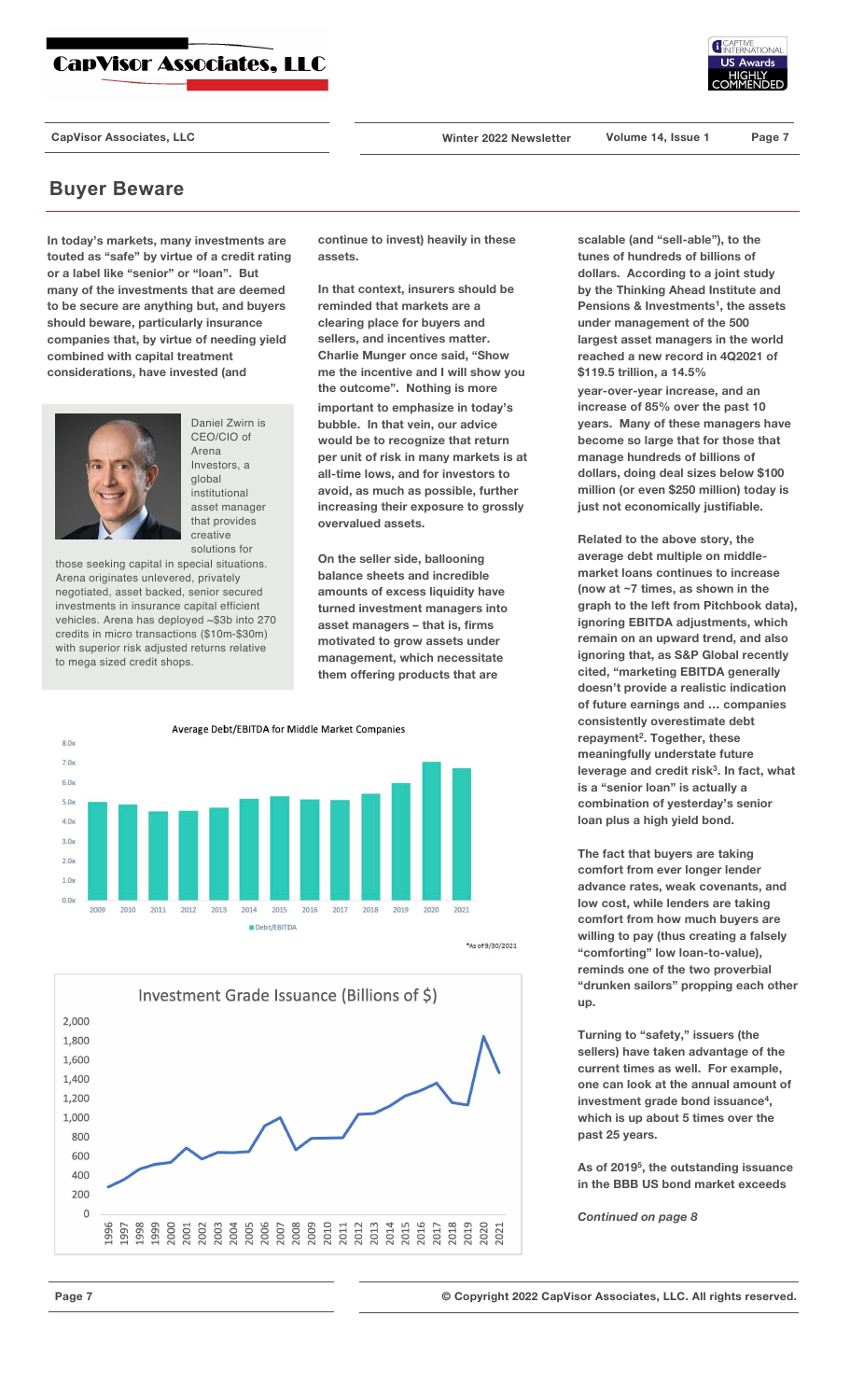**CapVisor Associates, LLC Winter 2022 Newsletter Volume 14, Issue 1 Page 8**

# **Buyer Beware**

**the entirety of the speculative-grade bond market. Given that BBB connotes "investment grade," the correspondingly highly efficient capital treatment for these bonds on the balance sheets of insurance companies leads issuers to contort credits to fit agencies' minimum standards for this label.**

**What is not widely recognized is that such purported safety does not equal quality. Rather, today's BBB corporate bond is yesterday's BB<sup>6</sup> . Given the "investment grade rating" threshold of BBB, it is no surprise that issuance by companies deemed to be on the BBB threshold has boomed since the financial crisis, as shown in the graph to the right.**

**And with \$7 trillion globally in "BBB," one can only wonder whether the underlying credit quality matches such ratings, with yields<sup>7</sup> going from just over 10% in early 2009 to just over 3% today, and given that qualifying as investment grade today allows for 50% + more leverage (as measured by debt divided by EBITDA) versus 2008<sup>8</sup> .**



 $- A \longrightarrow AA \longrightarrow AA \longrightarrow B \longrightarrow BB \longrightarrow BBB \longrightarrow CCC$ 





Sources: S&P Capital IQ; Thomson Reuters.

**This phenomenon is also due, in large part, to rearview mirror analysis. For example, take CLO equity, which, "didn't lose money" in the 2008 crisis. If you ignore the structurally better collateral and** 

**covenants at that time (versus today), and believe that investors will actually have "strong hands" to hold these securities if they go down 80-90 points, I guess one could make that case. But otherwise, it is hard to imagine this not being a bubble that will result in losses. On the former point re: covenants, note the graph to the left showing the share of "covenant-lite" loans.**

**The much lower asset quality (versus 2008) would necessarily imply lower recoveries. And then, further, even assuming a "V" shaped journey from trough to recovery, few current owners will hold all the way through like they did in 2008. A 2020 Federal Reserve note<sup>9</sup> cited that only about 7.5% of CLO equity tranches were owned by insurance companies, pension funds and depository institutions whereas nearly 50% were held by households and mutual funds<sup>10</sup> .**

*Continued on page 9*

### Share of Covenant-Lite Loans in Outstanding Leveraged Loans (S&P LCD data)



**Page 8 © Copyright 2022 CapVisor Associates, LLC. All rights reserved.**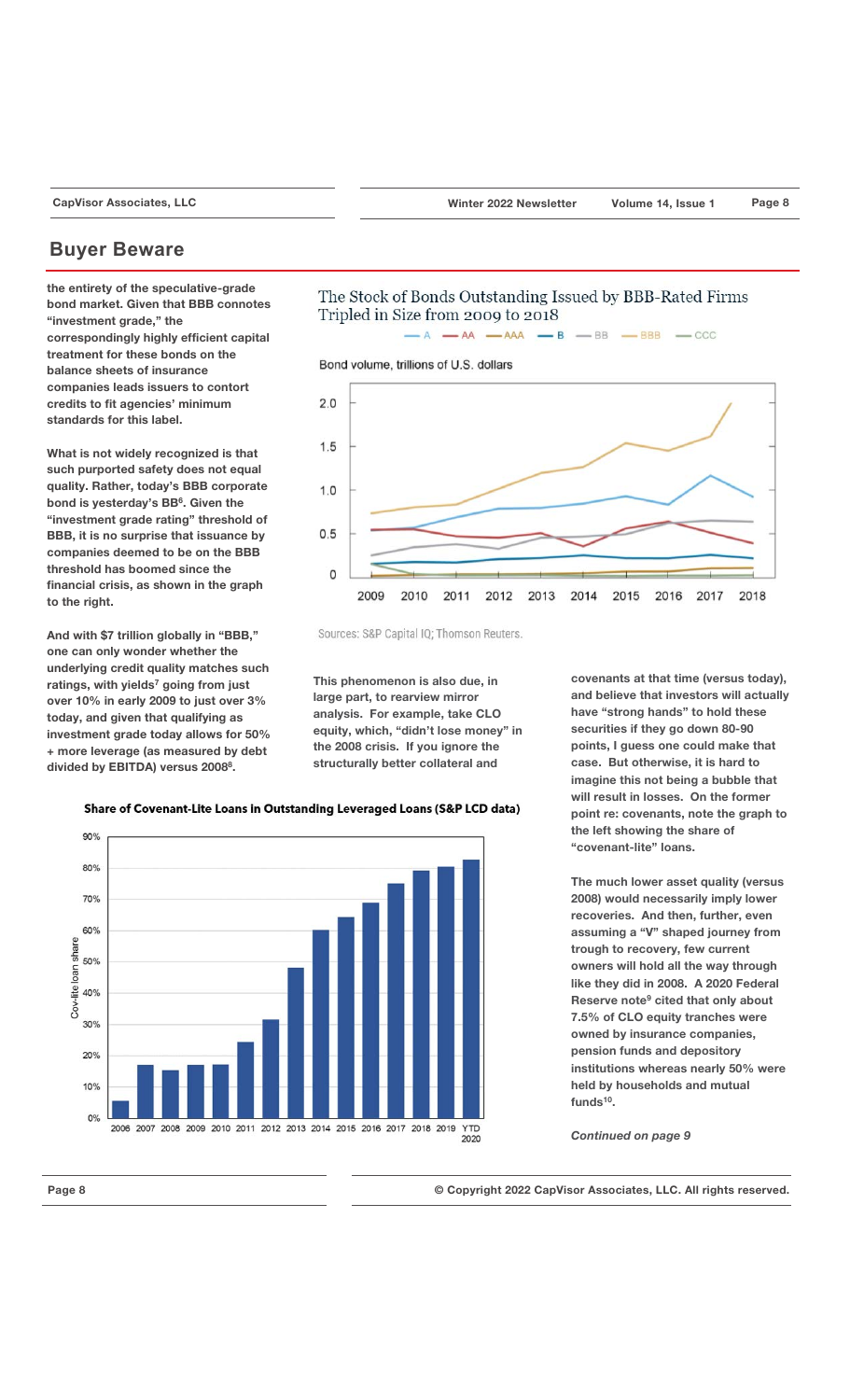## **Buyer Beware**

**And then marry that with the extreme increase in issuance over that same period, as shown in the graph to the right. To us, this screams of supply driven by demand (caused by looking through the rear view mirror), and certainly not a trade we would pile into.** 

**And finally, there is the fact that liquidity will not be there when you actually need it. Dealers no longer maintain liquidity in these securities, and even when they did (let's go back to 2002 and the WorldCom fraud), there was nary a bid, leading to the bank debt and bonds of other related (nonfraudulent) companies trading down materially. In today's post-Volker Rule world (where dealers do not maintain inventory and must have a closely matched book, and thus hold much less inventory, as shown in the graph by Deutsche Bank below), one can only imagine the pain that may come.**

**And again, this in the context of extremely compressed yields, as shown in the graph on p.10 for the last ~40 years across Baa, Aaa, 30-year mortgages and 10-year Treasuries.**

**All of what has been described may take a long time to materialize. After all, many of the holders of today's paper do not need to mark to market and are hence, "strong hands". As one example, according to AM Best<sup>11</sup>, US Insurers' Holdings in Collateralized Loan Obligations Have Grown by 77% Since 2016 from \$75.1 billion to \$132.7 billion. And an even cursory search of CLO on LinkedIn retrieves 23,000 results – these are not people who wake up in the morning saying, "should I do a 180?" but are rather feeding the beast further and further and will only be displaced by an explosion (which they will work tirelessly to prevent).**

**But if there is a race to the door (which doesn't have to be macro or even**

*Continued on page 10*







**Page 9 © Copyright 2022 CapVisor Associates, LLC. All rights reserved.**